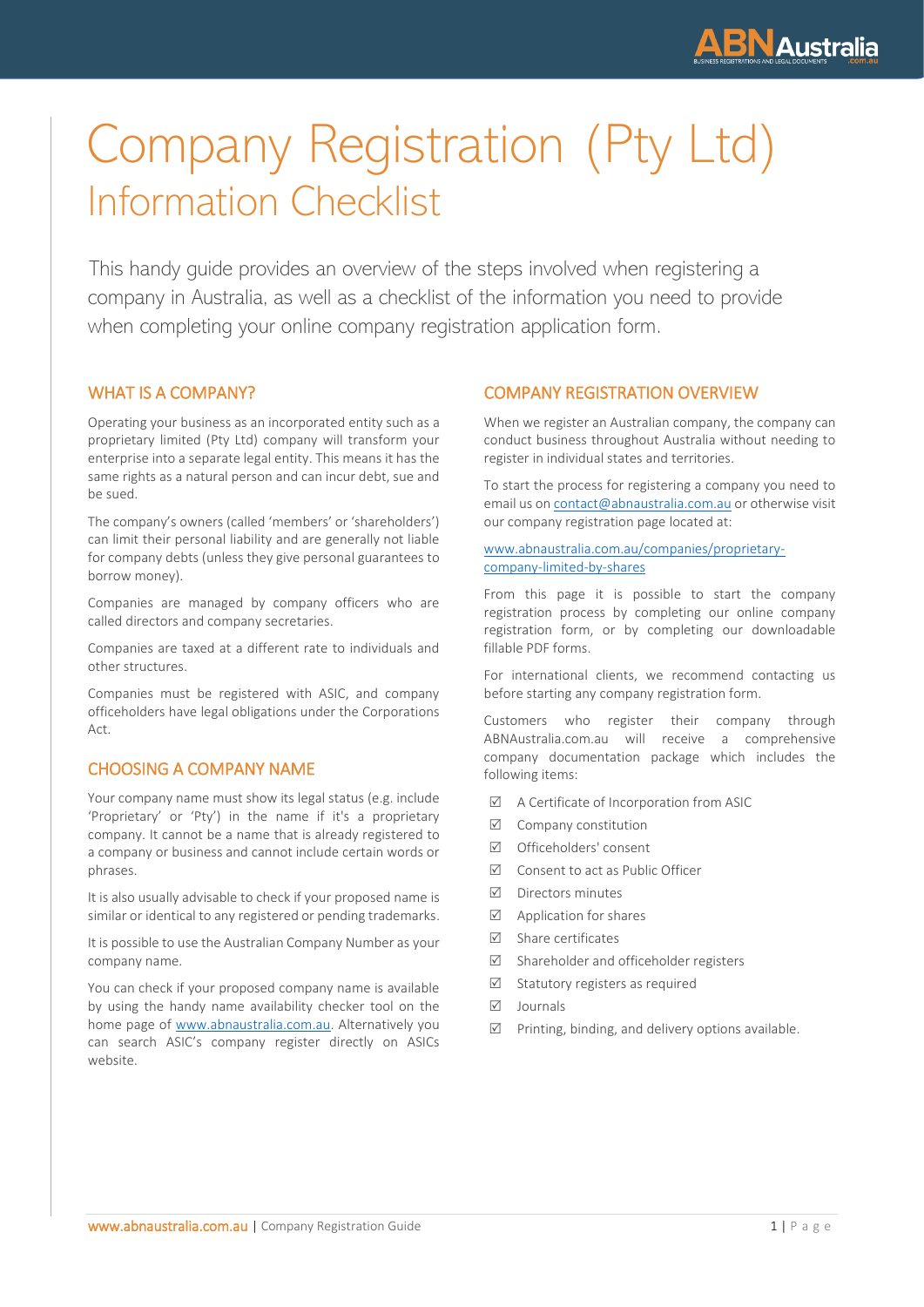

# INFORMATION CHECKLIST

To complete our company registration application, you need to determine the information listed below. Print this checklist out for convenience and gather the information before you start online.

#### Introduction

- $\boxtimes$  Decide on the name you want to call the company:
	- if the name has already been reserved with ASIC with a Form 410, then give the Name Reservation Number and full name of the person who reserved the name.
	- if the proposed name is identical to a business name registered before 28 May 2012, then give the RBN, or
	- if the proposed name is identical to a business name registered after 28 May 2012 with ASIC, then give the ABN.
- $\boxtimes$  Decide on the State or Territory in which the company is to be registered.
- $\boxtimes$  Confirm if company is:
	- A standard purpose company;
	- only to be trustee of a SMSF;
	- to be a not-for-profit company; or
	- intending to undertake equity crowdfunding
- $\boxtimes$  Decide on the address of the company's registered office:
	- confirm whether the company occupies these premises, or if someone else does (eg your accountant)
	- confirm whether the company's principal place of business is the same as the registered office address.

#### Officeholder and Shareholder details

- $\boxtimes$  You will need to provide the name, occupation, birth details (city, country, and date of birth) and address of any "Officers" (Director, Secretary, Public Officer).
- Also give details of each "Officer's" shareholding: share class, number and price per share. Most proprietary companies use 'Ordinary Shares'. There are no special rights attached to 'Ordinary Shares'.
- $\triangledown$  If there are shareholders who are not officeholders, then give their name, ACN/ABN (of a company), address and shareholding details (class, number and price per share).

#### Payment Processing

 $\triangledown$  There is a fee for company registration. Decide if you intend to pay by credit card or bank transfer.

#### Related Services

- $\boxtimes$  Decide if you would like to register the company with an ABN. If so, you will need to provide:
	- A description of the company's business activities
	- Authorized contact person
	- **■** TFNs of all directors
- $\boxtimes$  Decide if you would like to register the company for GST or any other tax registrations (PAYG, FTC, WTE).
- $\boxtimes$  Decide if you would like to register a domain name related to your company.
- $\boxtimes$  Decide if you would like to trade under a different name to your company name, in which case you will need to register a separate business name.
- $\boxtimes$  Decide whether you would like to appoint ABN Australia as the ASIC Registered Agent for your company to ensure your company keeps compliant with its obligations under the Corporations Act.

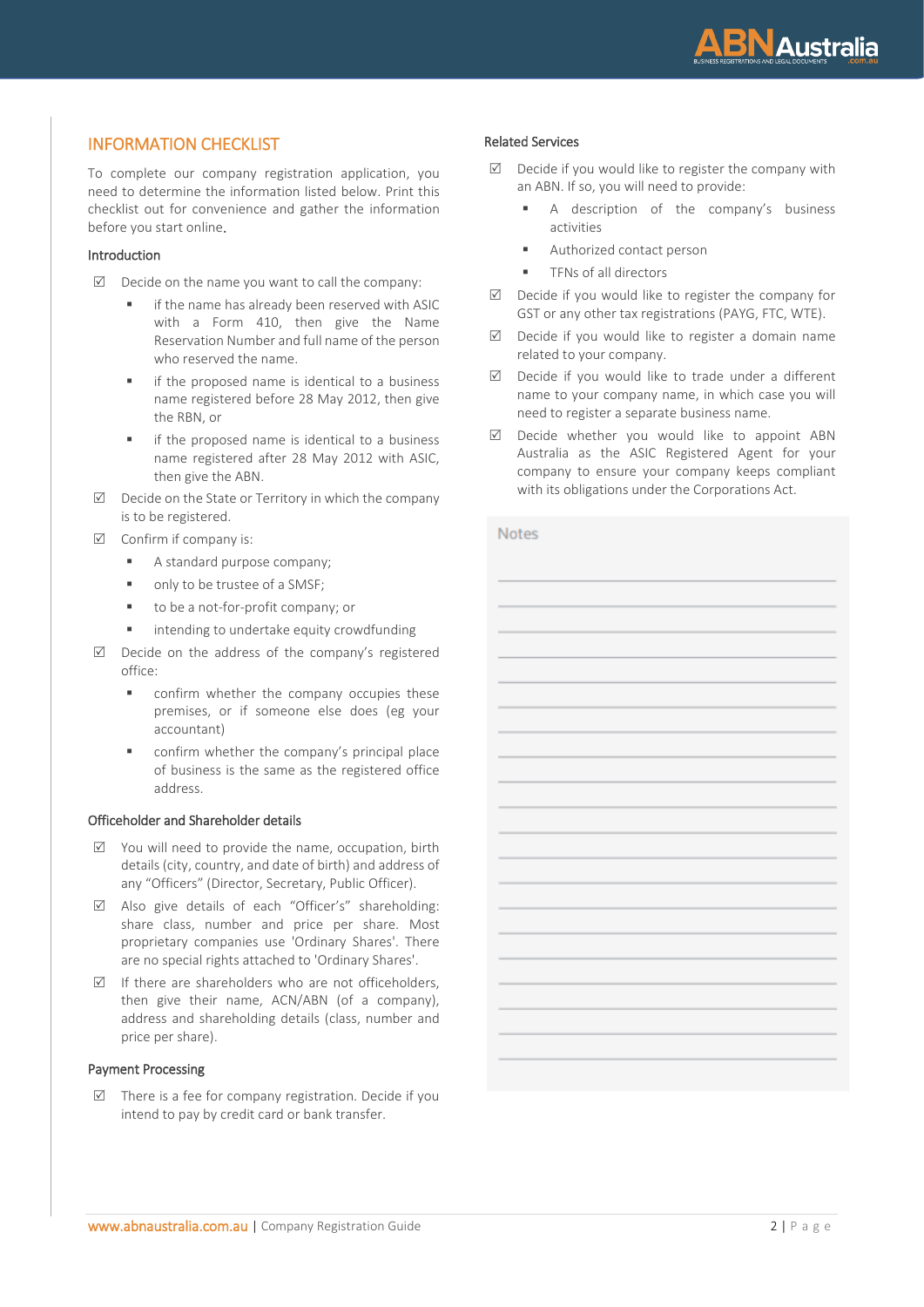

# LEGAL REQUIREMENTS FOR COMPANIES

Your company will need to comply with its obligations under Australian law including the Corporations Act. We have outlined some of your legal requirements here below.

- $\boxtimes$  You will need to set up a current registered office as ASIC will use this address to send documents to the company.
- $\boxtimes$  Your principal place of business will be the location from which your company operates its business.
- $\boxtimes$  A company must inform ASIC of the name, date of birth and current residential address of all directors.
- $\triangledown$  If the company conducts business using a business name, you must ensure that the business name is registered and renewed when registration expires (every one or three years). ASIC will send the company a business name renewal notice 30 days before the renewal is due.
- $\boxtimes$  You must notify ASIC of changes to the company's registered office, principal place of business, directors and business names within 28 days to avoid late fees.
- $\boxtimes$  A company must keep up-to-date financial records that correctly record and explain transactions and the company's financial position. Larger companies have additional obligations to lodge financial reports with ASIC.
- $\boxtimes$  Fees that companies must pay to ASIC include company registration fees, annual review fees, lodgement fees and late fees.
- $\triangledown$  Each year, ASIC will send your company an annual statement. To remain a registered company, you will need to check the details on your company statement and update any changes with ASIC, pay the associated annual company review fee, and pass a solvency resolution stating that you have reasonable grounds to believe that the company will be able to pay its debts as and when they become due and payable.
- $\boxtimes$  You must display your company name at every location where you carry on business and are open to the public.
- You must include your Australian Company Name (ACN) or Australian Business Name (ABN) on all your company documents.
- $\boxtimes$  Your company should always maintain a register of all the company's members, copies of minutes from any general meetings, copies of minutes from any directors'meetings, and any relevant financial records.
- $\boxtimes$  Make sure you get trusted professional advice if you are uncertain about your legal obligations.

# LEGAL REQUIREMENTS FOR DIRECTORS

The legal requirements of officeholder are set out in the Corporations Act 2001.

A director's job is to manage the business affairs of a company. Your company's constitution (if you have one) may set out a director's powers and functions.

As a director or officeholder, your key duties include:

- $\boxtimes$  being honest and careful in all your dealings
- $\triangledown$  understanding what your company is doing
- $\boxtimes$  making sure your company can pay its debts on time
- $\boxtimes$  ensuring your company keeps proper financial records
- $\boxtimes$  acting in the company's best interests, even if this conflicts with your personal interests
- $\boxtimes$  using any information only for the good of the company. Using information to gain an unfair advantage for yourself or others could be a crime.
- $\boxtimes$  If you have any personal interests that conflict with your duties as a director, you should disclose these at a directors' meeting.

The be an officeholder, you must be at least 18 years old. The law does not allow you to be an officeholder or manage a company (without court consent) if:

- $\boxtimes$  you are currently bankrupt
- $\boxtimes$  you are still subject to a personal insolvency agreement or composition under the Bankruptcy Act 1966, or
- have been convicted of offences like fraud or breaching your duties as an officeholder.

If you have been convicted of an offence committed against the corporation's interests, under the Corporations Act 2001 or for an offence involving dishonesty, you cannot manage a company or be an officeholder within five years of your conviction.

Similarly, if you have been imprisoned for an offence as mentioned above, you cannot manage a company within five years after your release from prison.

If you are a current officeholder and you have been convicted of an offence or are declared bankrupt, you are automatically disqualified. Your company must notify ASIC that you're no longer an officeholder.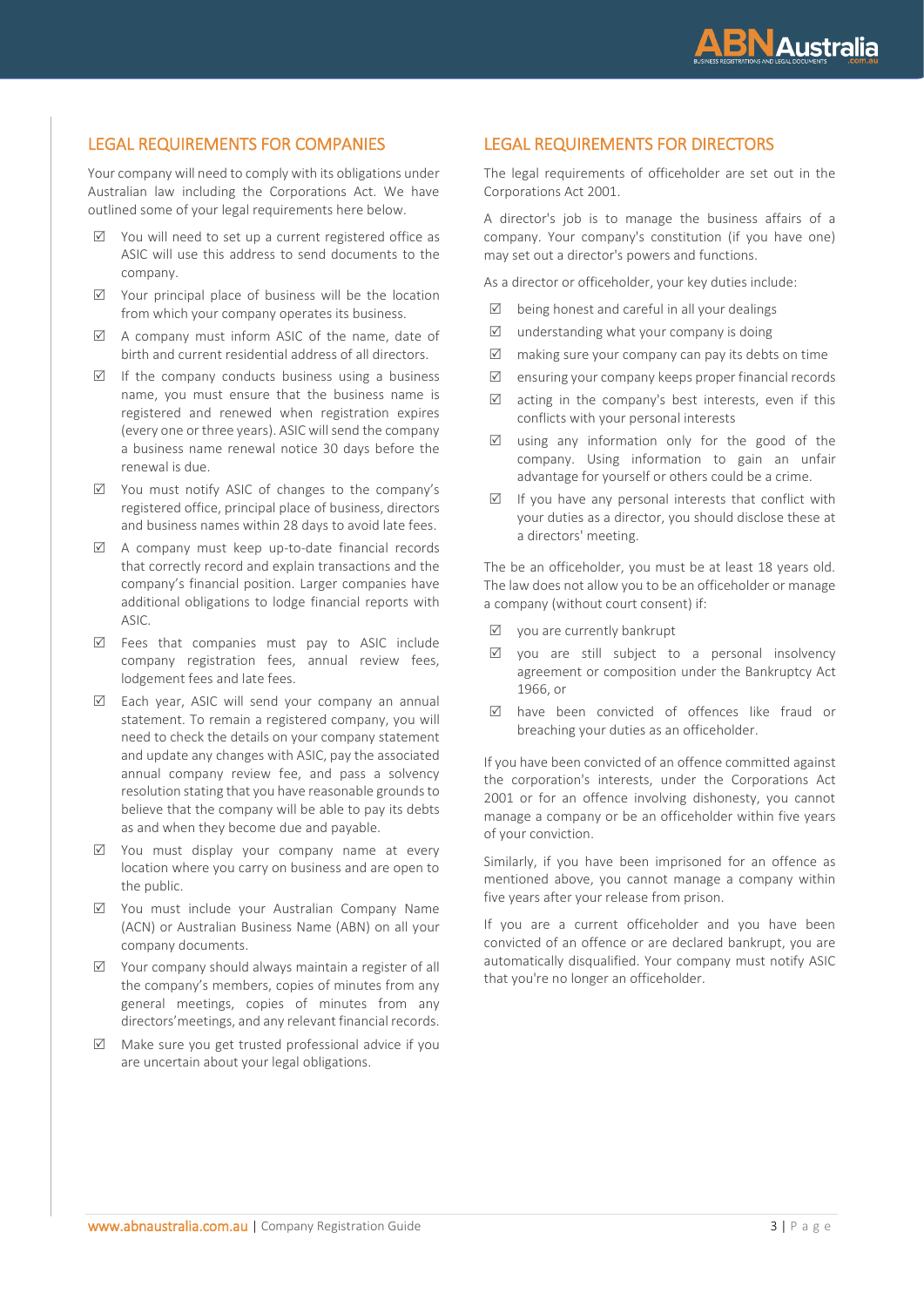

# RIGHTS OF COMPANY SHAREHOLDERS

A member of a company is often called a shareholder. Members of a company have certain rights and responsibilities, including:

- $\boxtimes$  A member of a company must be a person (e.g. John Citizen), a body corporate (e.g. XYZ Company Pty Ltd), or a body politic (e.g. State of Queensland). A member is an entity that can own property, sue or be sued.
- $\boxtimes$  The Corporations Act 2001 (Corporations Act) does not specify a minimum age for a member of a company. However, a company may make its own determination regarding a minimum age for a member.
- All companies must have at least one member. Proprietary companies must have no more than fifty members that aren't employees of the company.
- $\boxtimes$  The members of a company own the company, but the company has a separate legal existence and the company's assets belong to the company.
- $\boxtimes$  As a member you are not liable (in your capacity as a member) for the company's debts. Your only financial obligation is to pay the company any amount unpaid on your shares if you are called on to do so.
- $\boxtimes$  Proprietary companies must tell ASIC of any changes to member details and the share structure, including the issue or cancellation of shares and share conversion or division.
- $\triangledown$  The share register is usually held at the company's registered office and contains the name and address of each member, the number of shares held, share classes and the amount paid and unpaid on the shares.
- $\boxtimes$  Anyone has a right to inspect a copy of a company's share register. As a member, you may inspect the register free of charge. However, the company may charge other people to inspect the register.
- $\boxtimes$  Different classes of shares may have different rights to vote at meetings of members. Unless specified by the company's constitution, each member has one vote in a show of hands and, in a poll, each member has one vote for each share held.
- $\boxtimes$  An ordinary resolution must be passed by a majority (normally, more than 50%) of the votes cast by members entitled to vote on the resolution.
- $\boxtimes$  A special resolution must be passed by at least 75% of the votes cast by members entitled to vote on the resolution.

# OTHER FREQUENTLY ASKED QUESTIONS

Please see below a summary of the key considerations and facts relevant to a proprietary company registered in Australia.

#### Minimum Capital Requirement

No minimum capital requirement.

#### Legal Liability

A company's shareholders' liability is generally limited to the extent of their initial investment, and the amount, if any, unpaid on their shares.

#### Tax Presence

The company is taxed at a fixed rate on its income (and capital gains). Profits are usually distributed by way of dividend. Dividends may be "franked" in effect to give recipient shareholders a credit for the tax paid by the company.

#### Incorporation Process

File an Application for Registration as an Australian Company with Australian Securities and Investments Commission (ASIC) and the prescribed fee is paid. Upon incorporation, ASIC will issue to the company a certificate of incorporation and an Australian company number (ACN). Taxation registrations are separate from the incorporation process.

#### Business Recognition

Well regarded and widely used.

#### Shareholder Meeting Requirements

Not required to hold an annual general meeting but actions requiring shareholder approval require a shareholders' meeting or a written resolution.

## Board of Director Meeting Requirements

As required (no prescribed minimum). Usually at least one meeting is held each year (e.g. to approve accounts or confirm solvency).

#### Annual Company Tax Returns

Must lodge a (federal only) company tax return each year, even if the business doesn't expect to pay any income tax.

## Business Registration Filing Requirements

A company must confirm its corporate details and also pay a review fee to ASIC each year.

#### Exit Strategy

Deregistration – if there are no liabilities and minimal assets (currently AU \$1,000). Application to deregister is lodged with ASIC.